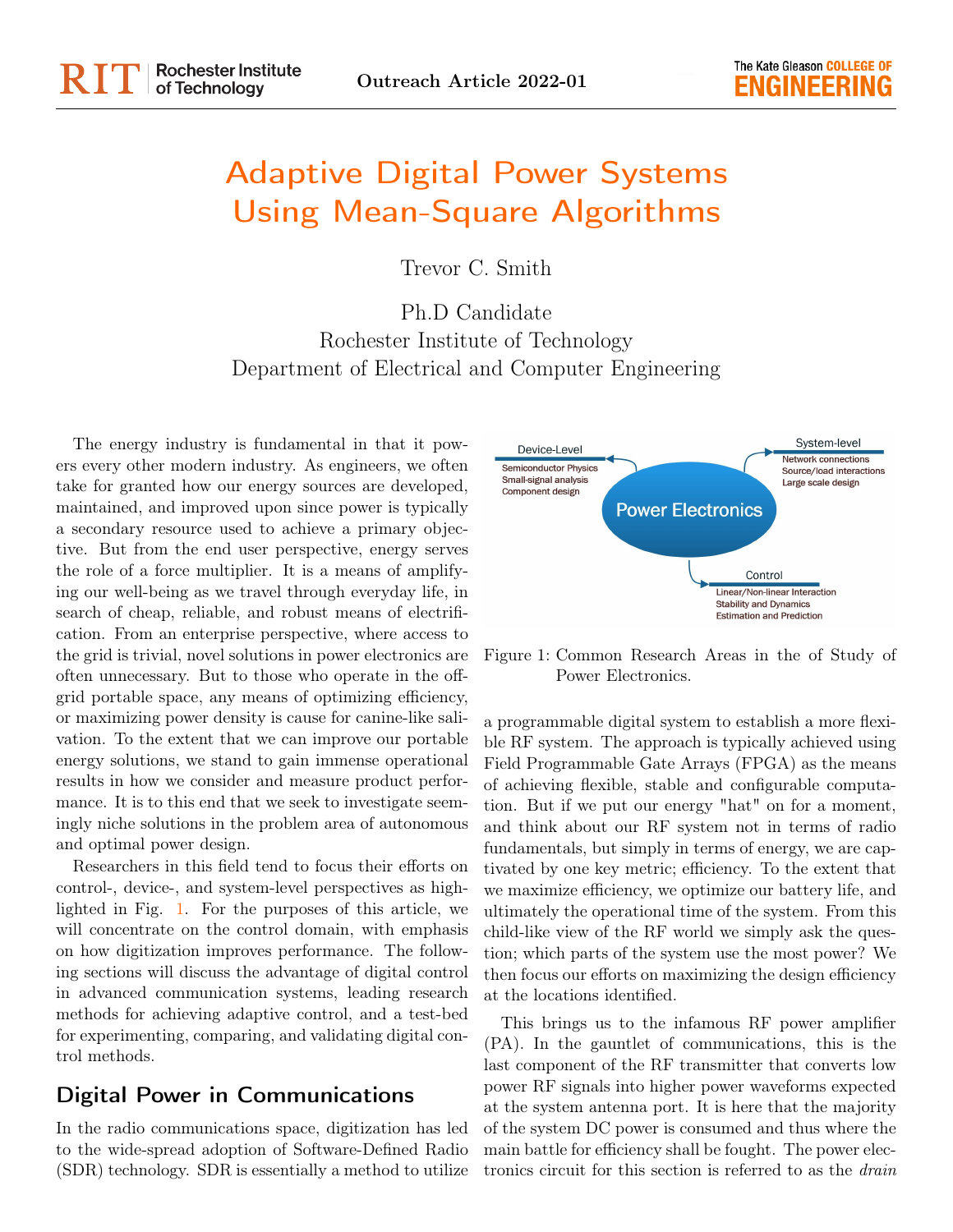

<span id="page-1-0"></span>Figure 2: Block Diagram for an Adaptive Digital Control System.

supply since its output must be configured to match the modulated RF signals peak bias level. For radio platforms that operate in various presets and modes (UHF, VHF, MANET, SATCOM, etc), the drain supply must be adjusted to meet the different power requirements of the specified RF mode. This requires the circuit to operate across a wide range of output voltages, typically between 5V and 60V. If we consider that most RF systems also operate from a battery source (7V-34V), then we have a circuit that must maintain stable operation over a widely varying operating envelope. The implication is that digital control offers us advantage and opportunity to adaptively tune and optimize dynamic performance as external conditions change such as; preset mode, input level, and source/load interactions. Thus, the realization of an adaptive digital power supply enables further techniques for maximizing efficiency.

### An FPGA Based Control System

So far the case has been made for adaptive digital control, but how best can we implement this in the real world? The standard approach is to utilize a microprocessor due to ease of use and cost advantages. This is perfectly valid for most use-cases but in systems that require more configurability, parallel processing, and face real-time latency challenges, FPGA based control has distinct advantages.

The control system components necessary to realize a digital power supply are shown in Fig. [2.](#page-1-0) Highlighted in red are the algorithms and functions implemented by the FPGA, resulting in closed-loop control. First, the output voltage is measured and preprocessed to filter noise. This generates a reduced power signal for the adaptive control block that is compared against an arbitrary reference signal for setting the output voltage. The adaptive control block implements a regression algorithm to tune compensator coefficient variables that result in optimum transient performance. For a full discussion on the development of a digital compensator, please see [\[1\]](#page-2-0). We begin from the well known form of the discrete-time transfer



Figure 3: Experimental Test Setup for Evaluating Digital Control Solutions via FPGA.

function for a 2-pole, 2-zero controller;

$$
G_s = \frac{b_0 + b_1 z^{-1} + b_2 z^{-2}}{1 + a_1 z^{-1} + a_2 z^{-2}}.
$$
\n(1)

From this equation, we are interested in tuning the values of the  $a_n$  and  $b_n$  coefficients to achieve optimum dynamic response. Astute signal processing engineers will recognize this form as the common infinite impulse response (IIR) filtering structure. The use of digital filter performance to control impulse response has been widely studied for performance feedback since its development in the 1960s [\[2\]](#page-2-1). When an input signal flows into the filter, the output error signal is used to estimate the mean squared error, and then the coefficients of the filter are adjusted to minimize that error. Thus, the filter converges to the optimal impulse response. When this simple learning process is applied to a power electronics compensator, the self-optimizing filter provides optimal transient dynamics in response to both internal and external circuit conditions. When we refer to dynamics, we simply imply the best possible circuit physics including; output voltage overshoot, undershoot, slew-rate, stability, and settling time [\[3\]](#page-2-2). Our interest is to compare and contrast a variety of competing control algorithms for application in digital power electronics as shown in Table [1.](#page-1-1)

| Algorithms  | $\operatorname{MSE}$ | Stability | Complexity  |
|-------------|----------------------|-----------|-------------|
| LMS         | 0.01                 | $2N+1$    | Less Stable |
| <b>NLMS</b> | 0.009                | $3N+1$    | Stable      |
| <b>RLS</b>  | 0.007                | $4N^2$    | More Stable |
| APA         | 0.005                | $3N+1$    | Most Stable |

<span id="page-1-1"></span>

|  | Table 1: Comparison of Adaptive Algorithms |  |  |
|--|--------------------------------------------|--|--|
|--|--------------------------------------------|--|--|